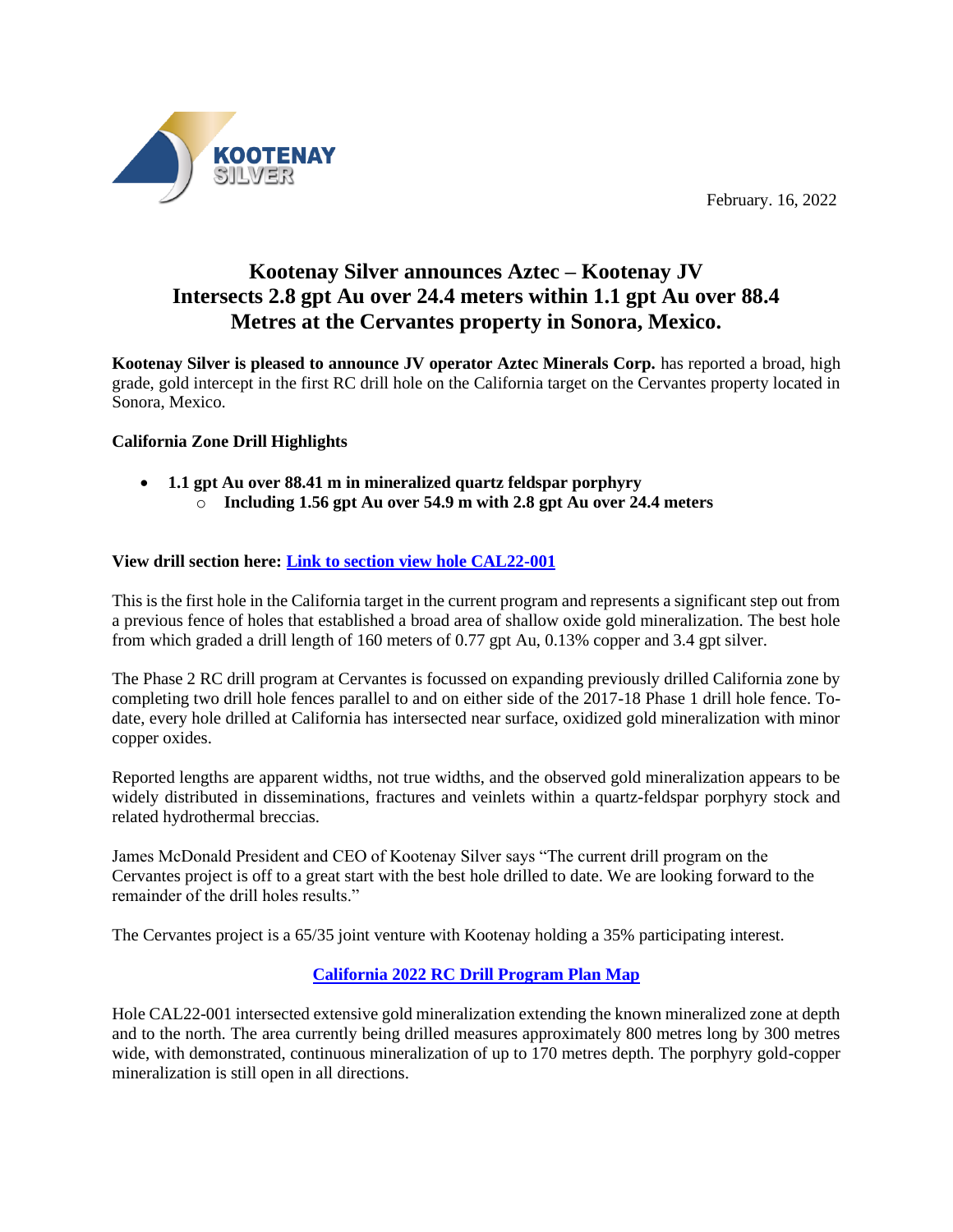| <b>Drill Hole</b>        | From m | To m  | Interval m <sup>*</sup> | Au gpt | <b>Comments</b> |
|--------------------------|--------|-------|-------------------------|--------|-----------------|
| <b>CAL22-001</b>         | 22.9   | 111.3 | 88.4                    | 1.10   |                 |
| <b>Including</b>         | 22.9   | 77.7  | 54.9                    | 1.56   |                 |
|                          | 30.5   | 54.9  | 24.4                    | 2.815  |                 |
| $230 \text{ Az}$ , $-60$ | 30.5   | 36.6  | 6.1                     | 7.44   |                 |

The Aztec-Kootenay JV has completed 22 holes of a 25 hole, 5000 meter RC program. The first four RC holes tested the previously undrilled Purisima East target, where high grade gold mineralization was sampled in a glory hole. Preliminary gold assays in these four holes exhibit anomalous but sub-economic gold grades.

The main objective of the 2021 – 2022 exploration program is to further test the open pit, heap leach gold potential of the porphyry oxide cap at California and evaluate the potential for deeper copper-gold porphyry sulfide mineralization underlying the oxide cap.

Drill samples cuttings are collected every 5 feet (1.52m) from all drill holes. The samples are analyzed by Bureau Veritas for gold with a 30-gram sample size using the method FA430 followed by MA300. Over limits, when present, are analyzed by AR404 or FA550. All holes contain certified blanks, standards, and duplicates as part of the quality control program. The QA/QC has delivered excellent results to date good data integrity. The samples are shipped to and received by Bureau Veritas Minerals laboratory for the gold and multielement geochemical analysis and additional gold results will be received and reported in the next several weeks. Final multielement ICP results are expected to follow the release of the preliminary gold assays and are expected to be received during the second quarter 2022.

### *Qualified Persons*

The Kootenay technical information in this news release has been prepared in accordance with the Canadian regulatory requirements set out in National Instrument 43-101 (Standards of Disclosure for Mineral Projects) and reviewed and approved on behalf of Kootenay by James McDonald, P.Geo, President, CEO & Director for Kootenay, a Qualified Person.

### **About Kootenay Silver Inc.**

*Kootenay Silver Inc. is an exploration company actively engaged in the discovery and development of mineral projects in the Sierra Madre Region of Mexico and in British Columbia, Canada. Supported by one of the largest junior portfolios of silver assets in Mexico, Kootenay continues to provide its shareholders with significant leverage to silver prices. The Company remains focused on the expansion of its current silver resources, new discoveries and the near-term economic development of its priority silver projects located in prolific mining districts in Sonora, State and Chihuahua, State, Mexico, respectively.*

**For additional information, please contact: James McDonald, CEO and President** at 403-880-6016 **Ken Berry, Chairman** at 604-601-5652; 1-888-601-5650 *or visit:* [www.kootenaysilver.com](http://www.kootenaysilver.com/)